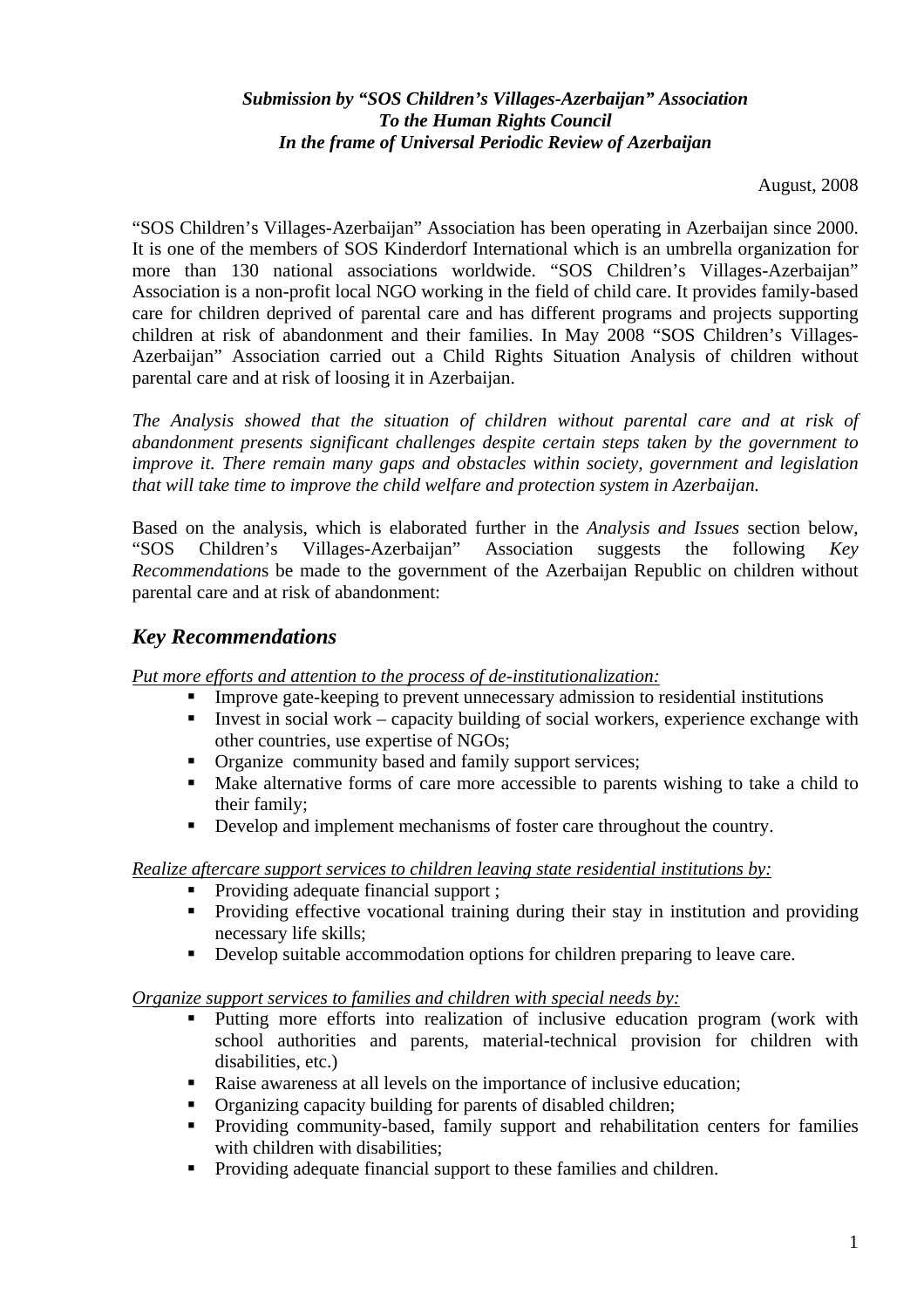*Make necessary changes to governmental bodies and agencies to create a better Child Protection system in Azerbaijan.*

- Invest in capacity building of the workers in governmental structures and agencies
- **Improve inter-agency communication and collaboration**
- Raise motivation of the workers in governmental bodies and agencies
- Involve civil society in development of laws, mechanisms of implementation, use the expertise of NGOs.

## *Analysis & Issues*

### *De-Institutionalization process in Azerbaijan goes very slowly*

The State program on de-institutionalization and alternative care signed by the President of Azerbaijan in 2006 is facing serious problems. In 2006 Ministry of Education established the Coordination Council for the implementation of State Program of De-I, which was comprised of various ministries, state committee, INGOs, local NGOs and UNICEF. However, the Coordination Council ceased its activities in 2008 by the order of the Ministry of Education, which is believed to have happened due to ineffective and unsuccessful performance. Currently, the secretariat of the De-I program, supported by two consultants provided by UNICEF, coordinates the implementation of the program. However, the involvement of other government ministries, committees and NGOs is very limited now. Lack of coordination and skilled staff hinders the effective implementation of the program.

There is a pilot project in one school orphanage aiming at returning children to their families. This project has been facing difficulties and barriers because the whole child protection system is not in place and there are very few community based services functioning for children and families.

## *Children in residential care face many difficulties and problems. The care institutions don't provide quality care*

The existing residential care system is not in a position to provide effective care to children and support their development and serve the general function of accommodating children. Specifically, such institutions do not have individual care and development plans for every child; do not conduct periodic review of their placement, family status and general wellbeing of a child in institution. Children in residential care also have less opportunity for education and development, as the quality of education provided by institutions is lower than in typical primary/secondary school.

 As residential care system is not monitored systematically and is out of public's eyes children face serious violations of their rights from teachers and educators, as well as their peers. Numerous researches and polls proved that many forms of punishment (including corporal punishment) and ill-treatment of children are still used in institutions. With no effective complaint procedures, children have no possibility to complain about cruel treatment, and no measures are taken to protect children in institutions. No independent body observes and monitors and takes necessary actions to prevent these cases. The Commissions on Minors' Affairs, which are entitled to do so are not capable and in reality do not implement the full range of duties granted to them by Law.

#### *No aftercare activities are implemented for children leaving state residential care*

 Most of the children without parental care face many social problems after graduation from these institutions. The lack of vocational training in residential care as well as life skills education leads to major difficulties that these children face in the world outside of boarding school or orphanage. The absence of suitable accommodation forces many of these children to live in streets, parks and basements of residential buildings. The absence of financial support and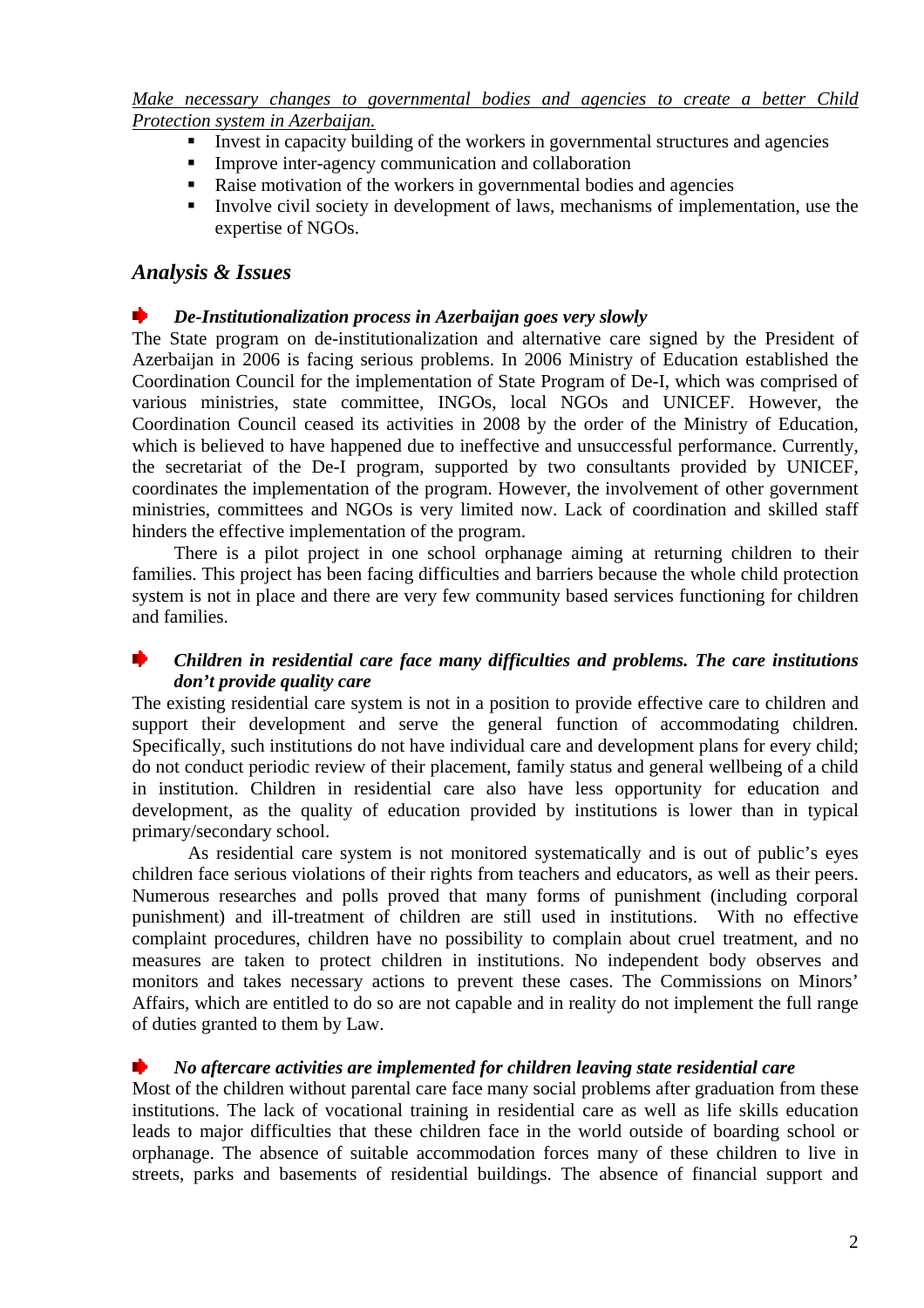difficulties in finding employment leads to their social exclusion and involvement in criminal groups.

 In 1999 Azerbaijan adopted the Law on Social protection of children without parental care and orphans. The law states the every child placed in the residential care system retain his/her rights to property, family reintegration, social, education support and care during placement and social support after he/she left the residential care system. It also says that every child's placement shall be monitored by respective government agencies and three months before the child's graduation from institution he/she is placed, the respective government agency shall determine the needs for accommodation for the child. And if a child does not have a property left by parents, the government shall provide the accommodation for the child. However, the study shows that Commissions on minors' affairs and authorities of residential care institutions do not undertake necessary measures to ensure that children are accommodated after the graduation from institutions.

 The chances of children from residential care being admitted to higher education are also very limited. Vocational education and training is not given priority in these institutions and there are no technical and other means to provide them. Lack of employment opportunities is a major problem that these children face after graduation. In 2005 a poll conducted among such graduates in Baku, Gandja, Mingechaur and Sheki regions indicated that only 15% of them managed to get into the colleges and universities, only 20% found a job, 35% got married, just 30% had a place to live, 10% of girls already were single mothers.

#### *Children with disabilities face discrimination as well as violation of their essential rights. Inclusive education program is not implemented effectively throughout the country.*

 There are about 52.000 children with disabilities in Azerbaijan. The majority of these children do not attend school for the as schools are simply incapable of accommodating them. The majority of schools do not have special classes, equipment, skilled teachers and teacher-assistants, adapted curricula and other education materials to provide education for children with disabilities. The only possibility for these children to get primary and secondary education is to be placed in residential care institutions. This exclusionary system does not provide for socialisation of children but rather isolates them from other children and increases their exclusion from the community.

 The inclusive education concept has been introduced in Azerbaijan and a special government program was developed in 2005. However, implementation has been very slow and inconsistent and there are lots of constraints, including the public's general attitude towards the inclusive education of children with disabilities with typical children. The key obstacle here is the lack of political will and lack of understanding of the concept of inclusive education among civil servants and the general population. The absence of specialised adapted curricula, textbooks, school facilities hinders the inclusive education of children with special needs, including children with disabilities

 In general, disability is one of the most critical risk factors leading to the institutionalisation of a child. The research showed some capacity to take care of the child within the families with disabled children. But still there is a great need for community based services, rehabilitation centres for these children and parents; capacity building trainings should be organized for parents.

 These children do now receive social pensions for disability which is very small (25 AZN – 31 USD or 21 EUR approx) and not sufficient to have significant impact on a child with special need and his/her family. Furthermore, according to the law one of the parents should receive a monthly social payment in the amount of the minimum salary rate in Azerbaijan. However, no parents interviewed indicated that they received this payment and all stated that they had never heard about this welfare benefit. Also, the majority of children with disabilities requiring a wheelchair remain in long queues to get them.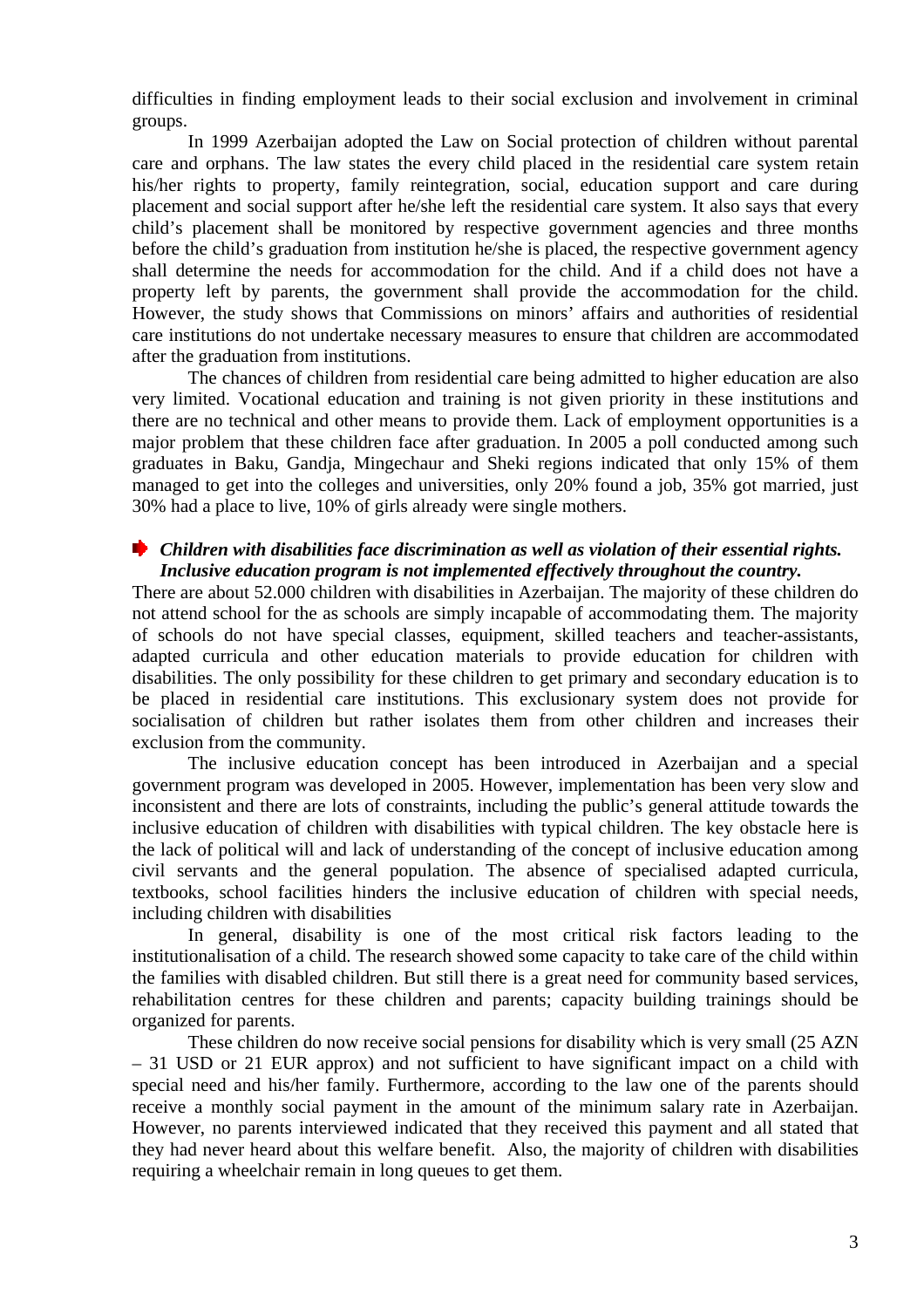### *Street children in Azerbaijan are one of the vulnerable groups that needs state programs and services to be developed for them.*

 There are no programs for rehabilitation, medical treatment, social reintegration and education developed and in place for those children working and living in streets. Although there is no exact data on the number of street children in Azerbaijan, however, the available figures are of major concern. The Centre "House of Light" which is a local NGO operates the special centre for street children and runs programs for 300 children. The number of children registered with the Transit Centre within the Ministry of Internal Affairs is about 700 children. Children working/living in streets are at increased risk of violence, abuse, including sexual abuse and exploitation. The drop out rate from education system is also very high among this category of children. These children are also at increased risk of being involved in criminal behaviour.

## *Absence of effective child protection system and structural problems of governmental bodies and agencies lead to violations of child rights as well as deteriorate child welfare in Azerbaijan.*

 Monitoring conducted in 2006 identified gaps in the performance of child protection agencies in Azerbaijan. This revealed systemic gaps in the functioning of entire child protection system, i.e. concluding that the current system fails its children. This system, comprised of Commissions on Minors' Affairs and protection of their rights and body on Guardianship and Adoption at local levels do not fulfil their responsibilities and can not efficiently perform their functions to protect the child rights. Members of Commissions on Minors' Affairs who are representatives of police, labour and social protection, education, health and also youth and sport departments, are unpaid and rarely participate in the meetings of the commissions. The commissions on minors are entitled to participate in development of different normative legal acts and by-laws concerning the different aspects of protection of children's rights and their welfare. However, almost none of the commissions on minors have ever participated in the development of any local, district or nation-wide programs on the protection of rights of children.

 Although, the State Committee on Family, Woman and Child's issues is to be considered as a leading agency in the field of children issues, in fact it has not been able to become one in practice. The main reasons are lack of expertise, qualified human resources and coordination of work with other government agencies and ministries.

 Most of the adopted state programs and National Plans of Action targeting the children have experienced difficulties in implementation. The lack of coordination and communication between different structures of the government creates serious barriers for effective implementation of these programs and activities. Also, most of the programs and plans of actions are developed without serious research and study conducted in the field as well as insufficient piloting of newly developed mechanisms prior to their nation-wide application.

#### *System of state social services is not adequately developed.*

 Drawing on various research conducted during period of 2005-2008 indicates that the majority of the children currently in state residential care (80%) are children of families living under the poverty line, children of single parents and children from families in crisis - social orphans. The lack of social services and absence of effective child protection system hinders the support that government provides to families and children. Families at risk or in crisis are not identified in time and not adequately assisted which leads to disruption of families with negative consequences. The absence of crisis centres, family support and family counselling services as well as community based day-care and rehabilitation services for children with special needs in most of the regions also leads to disruption of families and the placement of vulnerable children into residential care system.